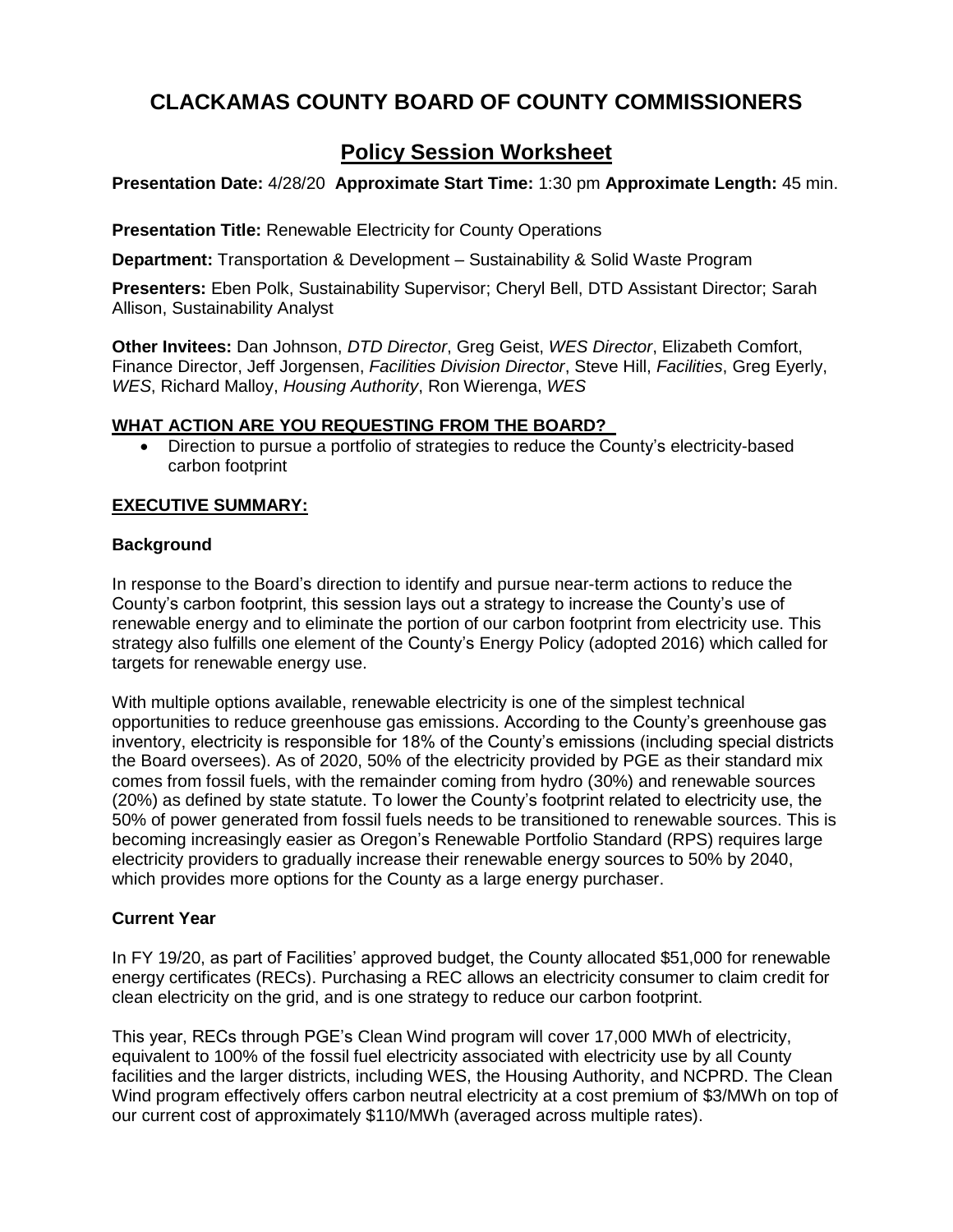#### **Future Opportunities**

In the next year or so, two significant new opportunities for renewable electricity are expected – community solar and PGE's 'Green Futures' program. These would allow the County to lower its electricity-based carbon footprint in a more meaningful and less expensive way than has been available in the past. Both result in new renewable energy facilities in our region, further decreasing fossil fuels in the mix of electricity on our grid.

Community Solar: The state legislature authorized community solar projects allowing customers, including potentially Clackamas County, to purchase solar electricity at no additional cost through long-term contracts (e.g. 10 years), from projects in their utility's territory. This program also requires some electricity to go to low-income residents at a 20% discount.

At least three community solar installations are planned in Clackamas County. A private solar developer, Oregon Shines, received land use approval for three projects totaling 7.6 mega-watts of capacity. Under limits set by program rules, the County could potentially subscribe to a share of these projects that would meet approximately 20% of the County's annual operational electricity use (not including special districts). Further, 200 to 300 low-income households could enroll and receive a 20% reduction in their electricity costs—an opportunity that Sustainability staff have shared with the Housing Authority. Developers expect to open up subscriptions in the next six months, with projects being built and coming on-line near the beginning of 2021.

Green Futures is a PGE program that gathers 10-15 year contracts from institutions and then builds a single large renewable energy facility in the Pacific Northwest to meet the needs of those contracts. In the first round of this program, subscribers were able to purchase renewable energy for an additional \$1 per MWh with a 15-year contract, or \$1.50 per MWh with a 10-year contract. Because the facility is built to match the capacity in the contracts, the County could meet 100% of its energy needs through such a project. However, since the facility will only be built after capacity is determined by contracts, renewable electricity from this program would not be available until approximately 2 years after subscription (2022/23 if the next round is filled in 2020). Until such time, RECs or community solar could fill the gap to maintain carbon neutral electricity.

#### **FINANCIAL IMPLICATIONS (current year and ongoing):**

#### **Is this item in your current budget?**  $\boxtimes$  YES  $\Box$  NO

| $\boxtimes$ YES | 1 NC |
|-----------------|------|
|-----------------|------|

#### **What is the cost?** –

- Community Solar: no additional cost
- Green Futures: For 50% of our electricity use (the maximum required to reach 100% carbon-free energy), assuming our electricity use remains stable, a 10-year contract would result in an annual increase of \$12,750 for electricity use, and a 15-year contract would result in an additional \$8,500.
- RECs: Maintaining our current level of REC purchases to achieve 100% renewable electricity without including special districts would cost approximately \$25,500 annually. This would be the only approach available for the first year or two as other programs come fully online.
- Recommended strategy: A portfolio approach of meeting ~20% of our electricity needs with community solar and 30% with Green Futures (with a 15-year contract) would have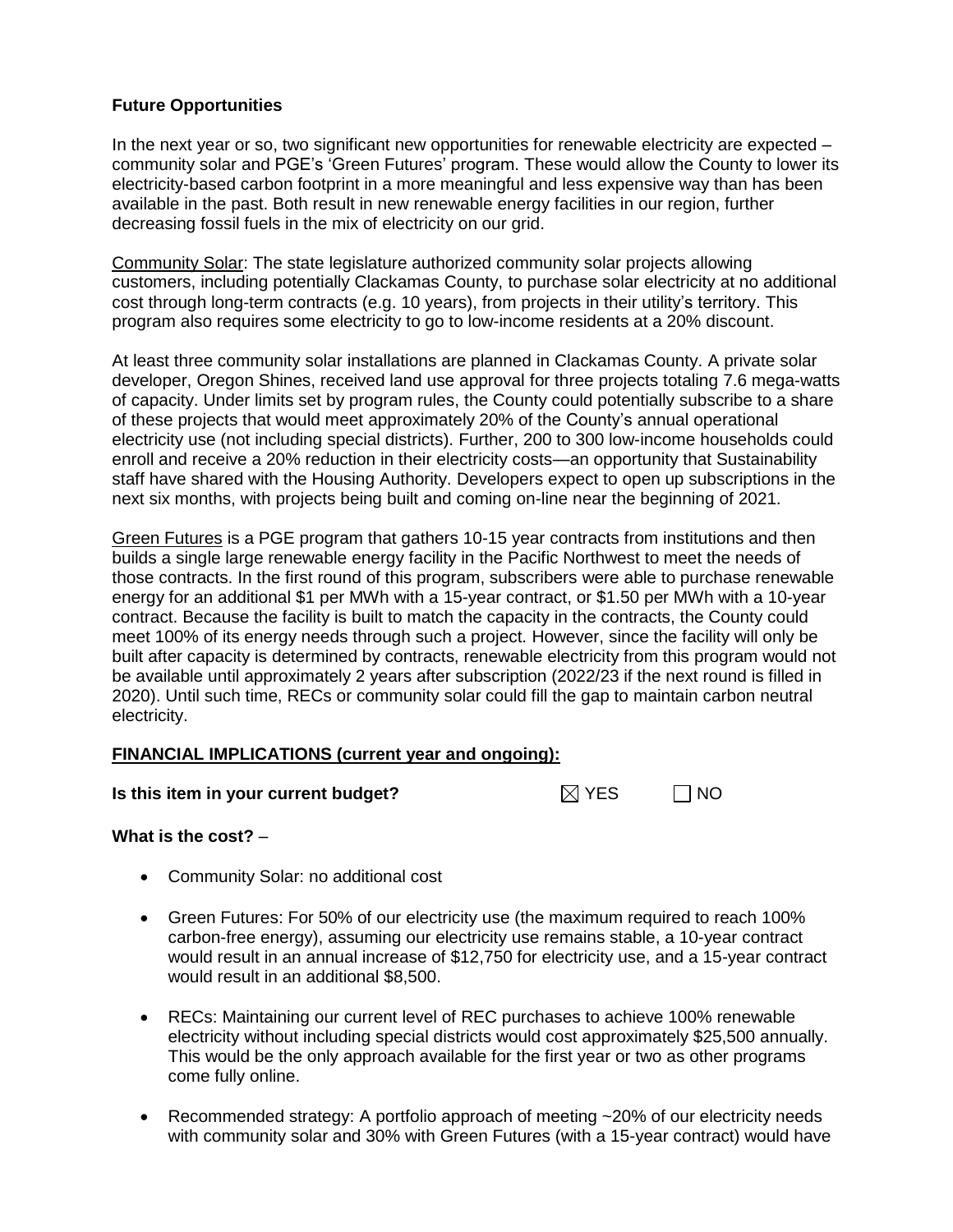an annual cost of \$5,100 once both programs are producing energy. Compared to status quo of purchasing RECs only, this recommended approach significantly reduces the General Fund cost of maintaining 100% carbon free electricity.

**What is the funding source? –** Allocated costs for electricity assigned to departments, based on energy use.

#### **STRATEGIC PLAN ALIGNMENT:**

**How does this item align with your Department's Strategic Business Plan goals?**

The purchase of renewable electricity is a County-wide action that helps all departments better meet the Board's goal of carbon neutrality by 2050.

 **How does this item align with the County's Performance Clackamas goals?** This action is a specific recommendation to move towards the goal of being carbon neutral by 2050 that can be implemented in advance of the climate action plan.

#### **LEGAL/POLICY REQUIREMENTS:**

In the 2017 resolution on climate the Board of Commissioners resolved to "renew its commitment to policies and practices, both within county government and throughout the community, that respond to the need to combat and adapt to climate change, for the sake of the future of our residents and our economy." A number of other policies and plans speak to climate issues and would benefit from this action.

#### **PUBLIC/GOVERNMENTAL PARTICIPATION:**

This action is in alignment with the 2008 Action Plan for a Sustainable Clackamas County, which relied on community member participation. It is also responsive to community member testimony requesting that the County take decisive climate action.

#### **OPTIONS:**

- 1. **Direct staff to pre-enroll in and develop a contract with PGE for Green Futures up to \$12,750 / year, and bring a proposal to the Board for approval.**
	- This action would provide a specific proposal to replace all fossil fuel-based electricity for County departments, not including special districts.
	- The Board would be able to make an informed decision based on current circumstances when the option to enroll in this program becomes available.
- 2. **Direct staff to pursue a non-binding letter of intent and due diligence to participate in community solar projects within Clackamas County up to 8,500 MWh annually.**
	- This action would identify the amount of community solar that the County could subscribe to for no additional cost, reducing the use of Green Futures and RECs.
	- The Board may direct staff to look beyond Clackamas County for additional community solar projects to increase options to subscribe regional solar electricity.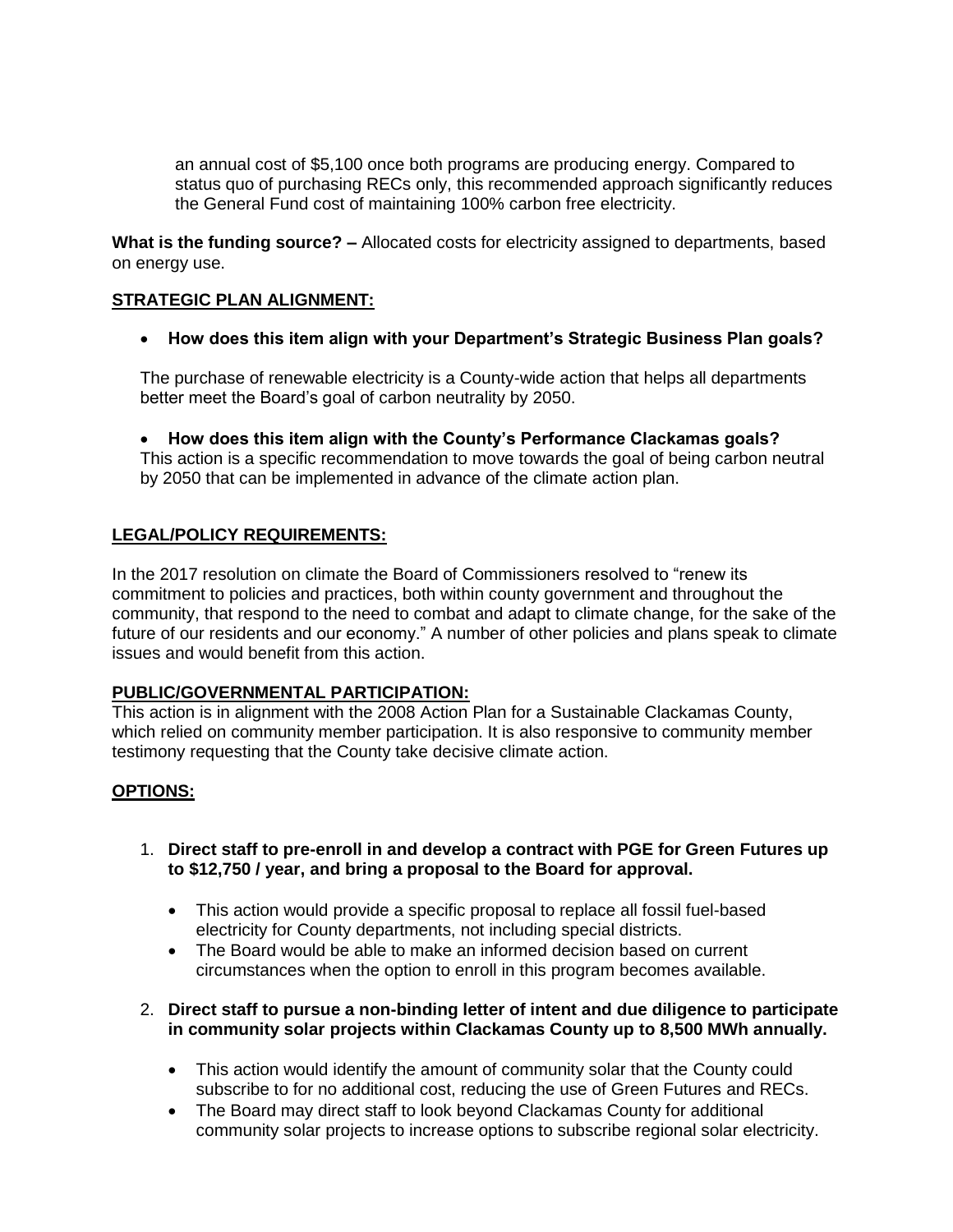- Staff would return to the Board with a specific proposal once subscription to this program becomes available.
- 3. **Direct staff to reduce the 20/21 budget request for REC purchases to \$25,500 to maintain the County at 100% carbon-free electricity in the near term, and use RECs as a gap-filler in out years as other sources of renewables come on line.**
	- This action would authorize Facilities staff to include REC purchases in the annual budget proposal up to \$25,500 to cover electricity still generated using fossil fuels.
	- The maximum amount allowed in this action is \$25,500 less than that budgeted in FY 19/20.
	- Such budget proposals would be subject to standard review and approval processes.
- 4. **Take no further action on this item at this time.**

#### **RECOMMENDATION:**

Staff respectfully recommends Options 1, 2, and 3 – Direct staff to reduce the 20/21 budget request for REC purchases to \$25,500, while pursuing a non-binding letter of intent and due diligence to participate in community solar projects within Clackamas County, and to pre-enroll in and develop a contract with PGE for Green Futures up to \$12,750 / year.

#### **ATTACHMENTS:**

Attachment A. Renewable Electricity Options for Clackamas County Operations Presentation

#### **SUBMITTED BY:**

Division Director/Head Approval

Department Director/Head Approval **Dan Johnson** 

County Administrator Approval \_\_\_\_\_\_\_\_\_\_\_\_\_\_\_\_\_\_

For information on this issue or copies of attachments, please contact Sarah Allison @ 503-742-4462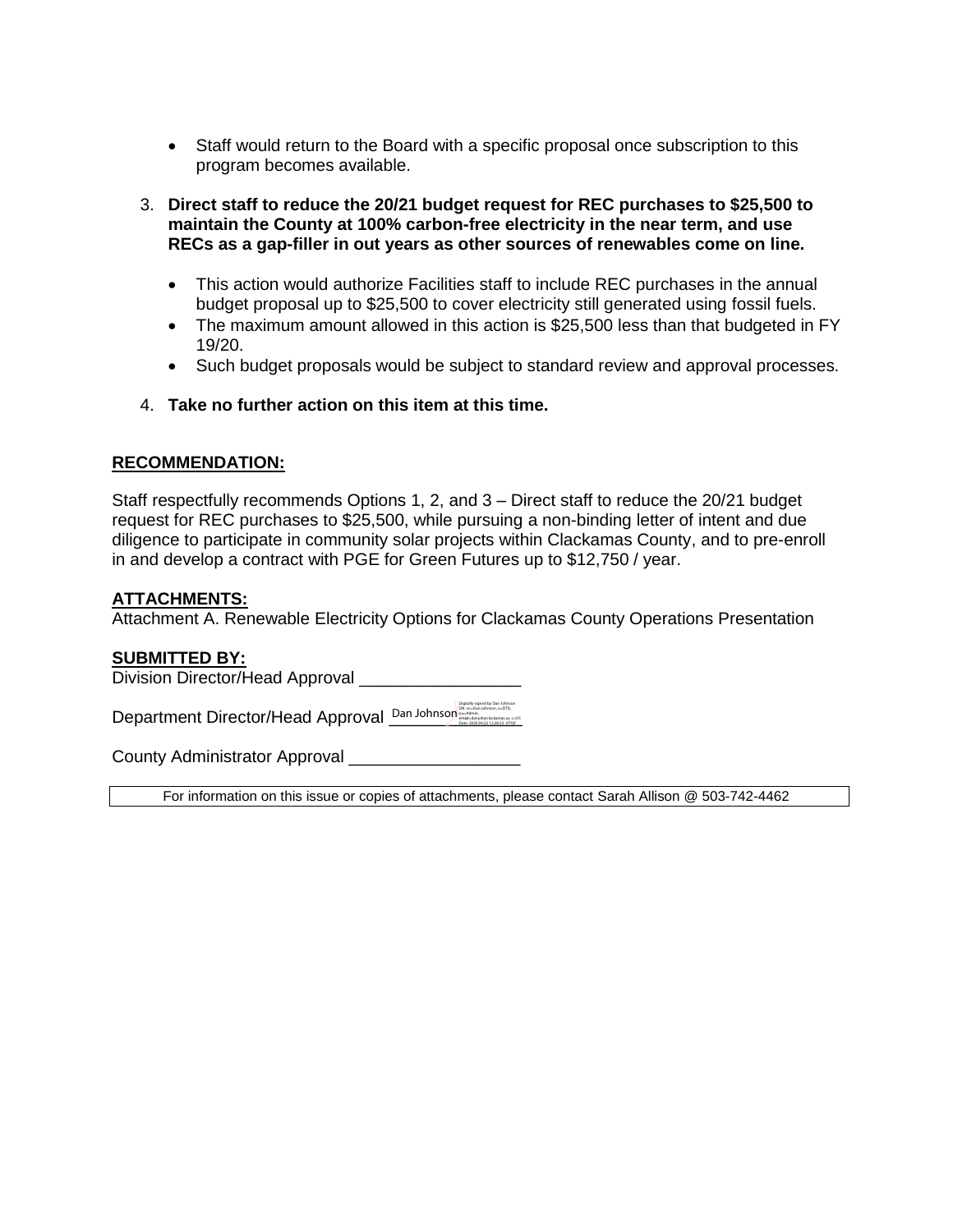Renewable Electricity Options for Clackamas County Operations

Attachment A

Preliminary Research Sustainability & Solid Waste Program February 13, 2020

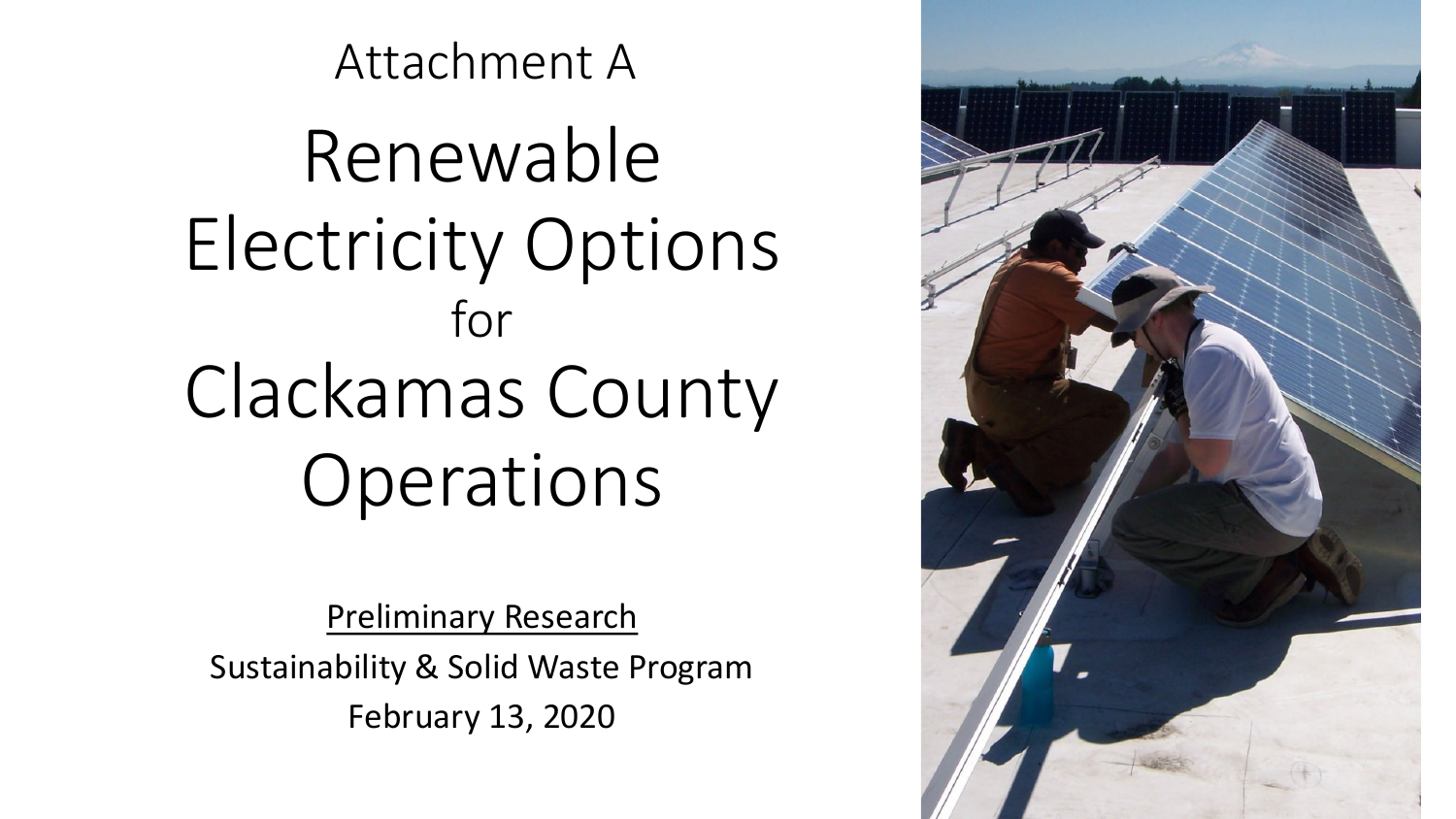## Previous Board Direction

- 2018 Develop a climate action plan while also pursuing near-term climate actions
	- Develop Operational Greenhouse Gas Inventory (2017 calendar year)
	- Identify options to reduce GHG footprint
- 2016 Energy Policy Set a goal for increasing use of renewable energy through purchasing or on-site generation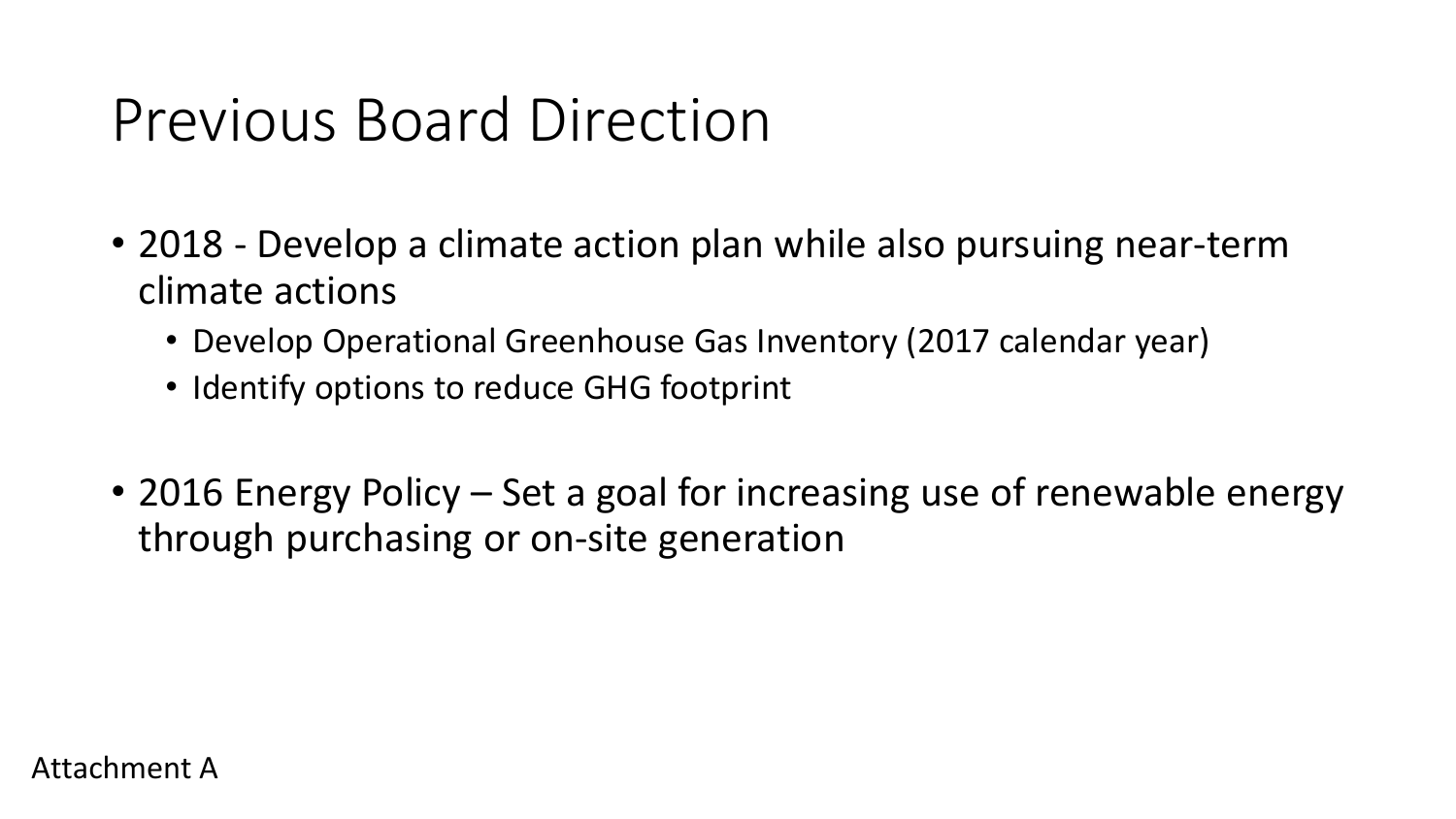## Operational Greenhouse Gas Inventory - 2017



Why is tackling the carbon footprint of electricity 'Easy'?

- Not highly technical
- Electricity is just one product
- Simple, high-level decisions
- PGE offers choices
- Energy Trust supports our Strategic Energy Management program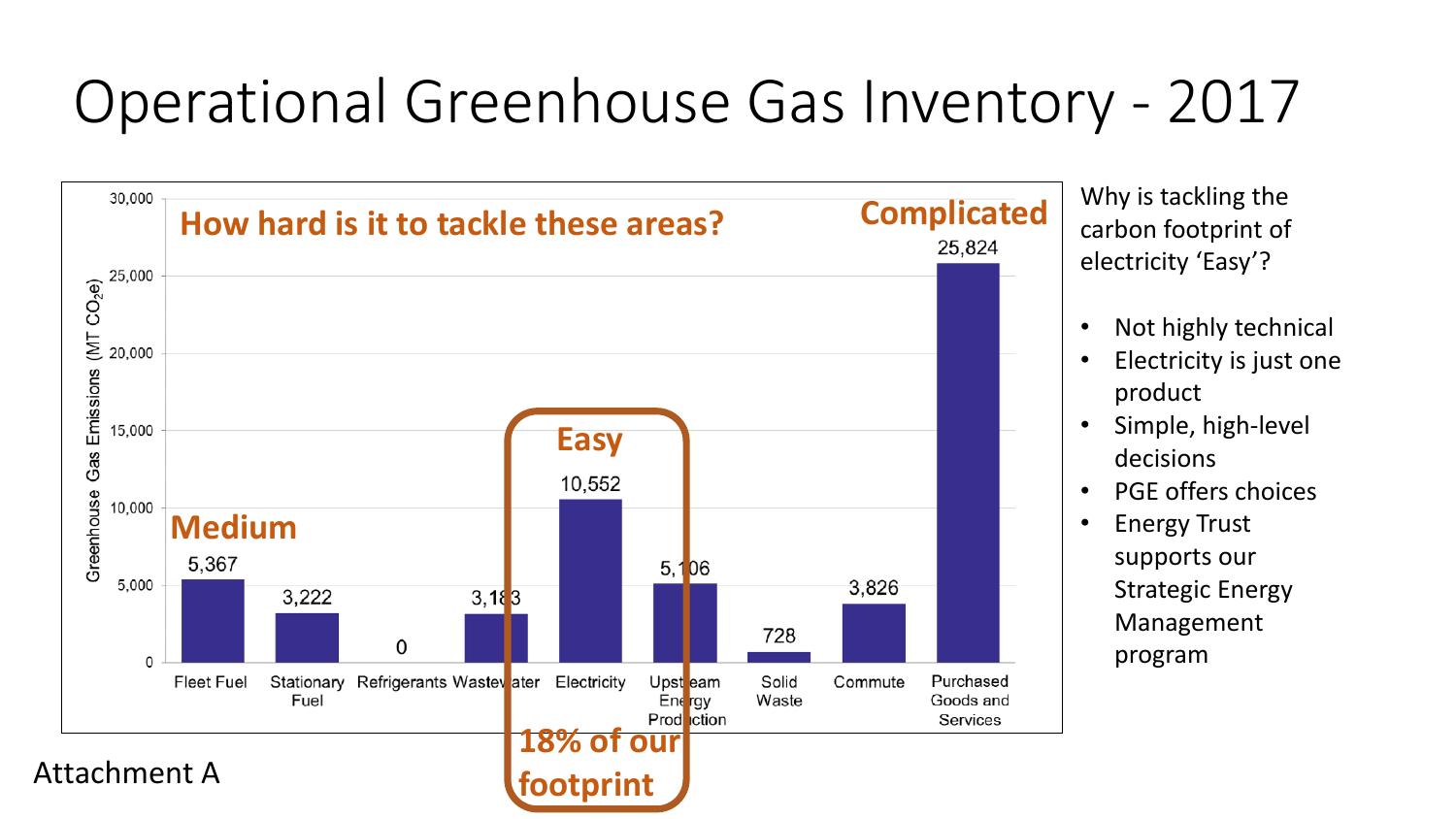## Benefits of Renewable Energy

- Cleaner air (health outcomes)
- Grid security / resiliency (if spread around the grid)
- Energy security
- Living wage jobs
- Predictable long-term electricity costs (hedge value)
- Climate change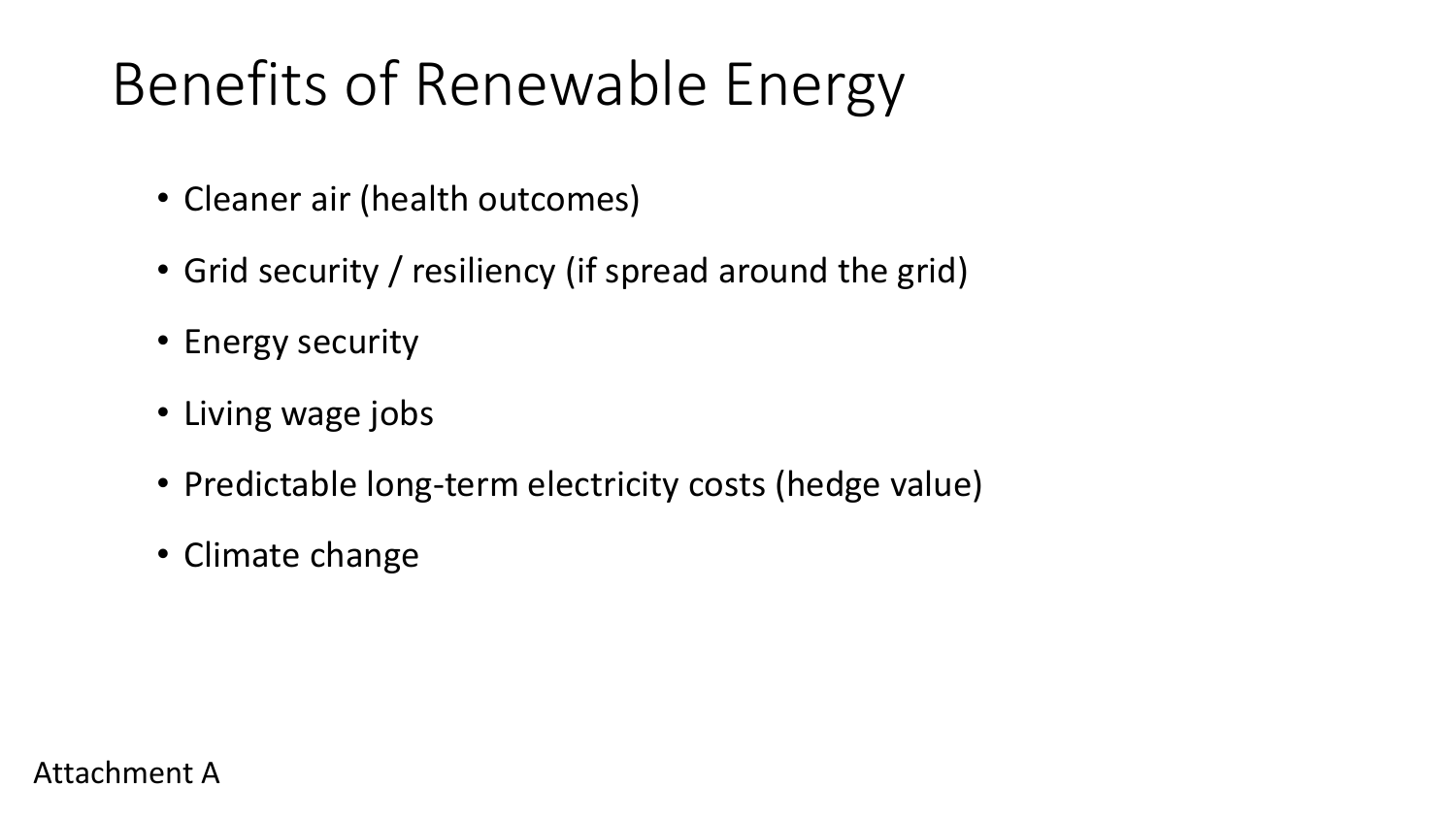### Baseline Scenario:

Oregon's Renewable Portfolio Standard is making our electricity cleaner

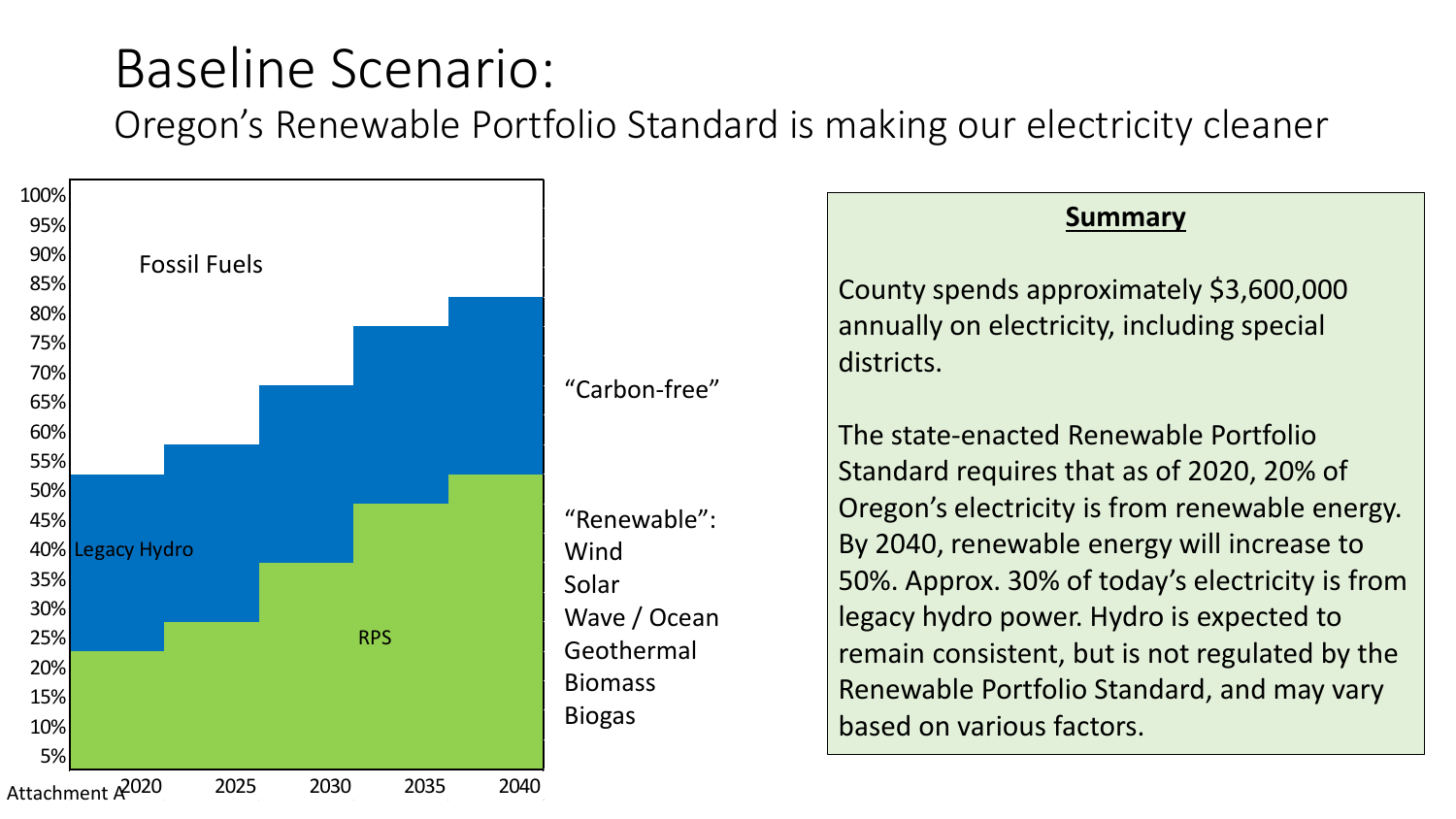## Our Electricity Mix

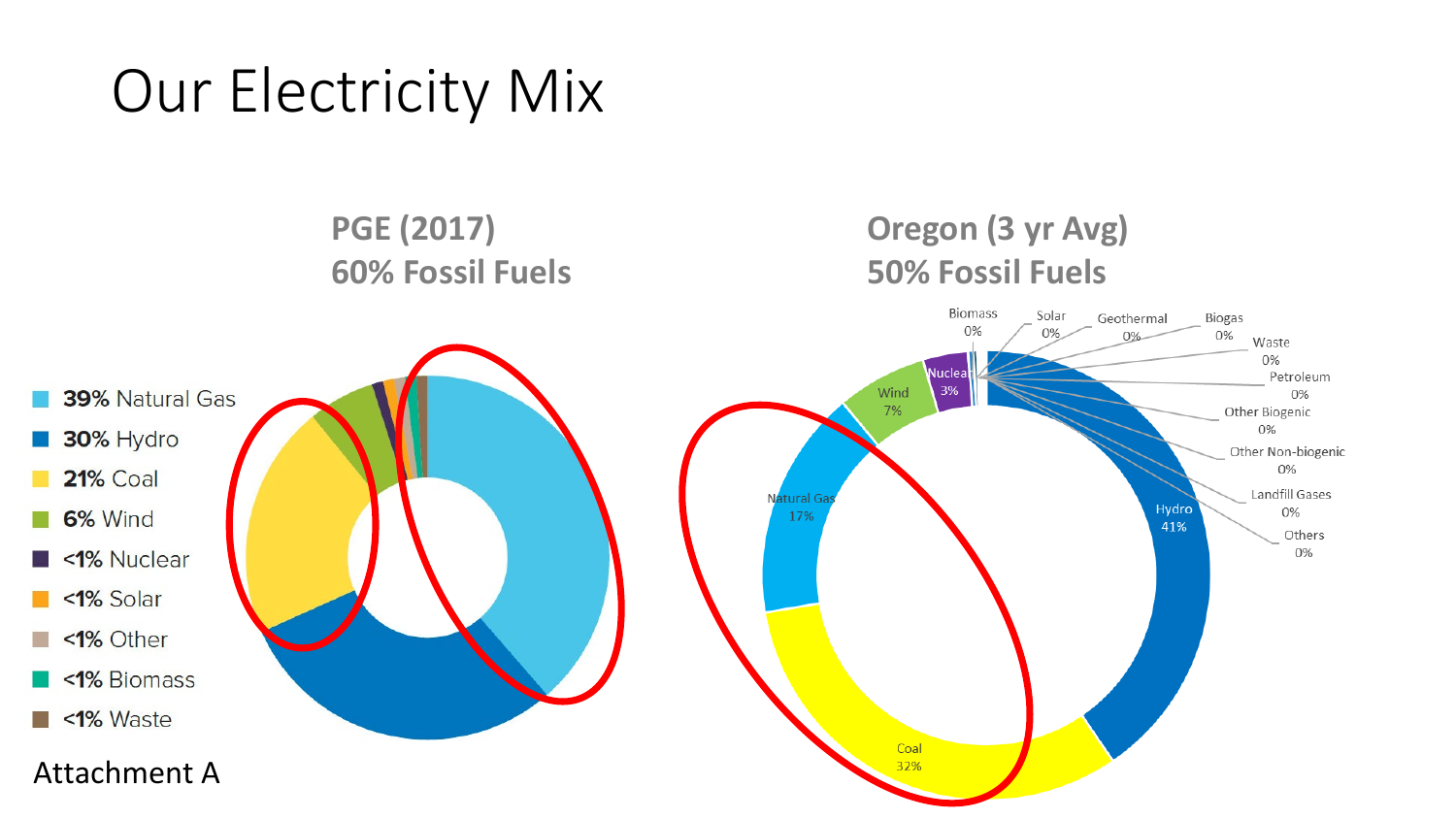## Our Current Situation

- Since 2012, the County has had solar panels on the Brooks Building and DSB. These panels produce between 1-3% of the electricity used by each building.
- In FY19-20 for the first time the County is:
	- Purchasing renewable energy certificates for electricity through PGE (\$51,000) – this would offset all our electricity emissions for a year
	- Partially offsetting natural gas through NW Natural (\$40,000)
- So, what about coming years?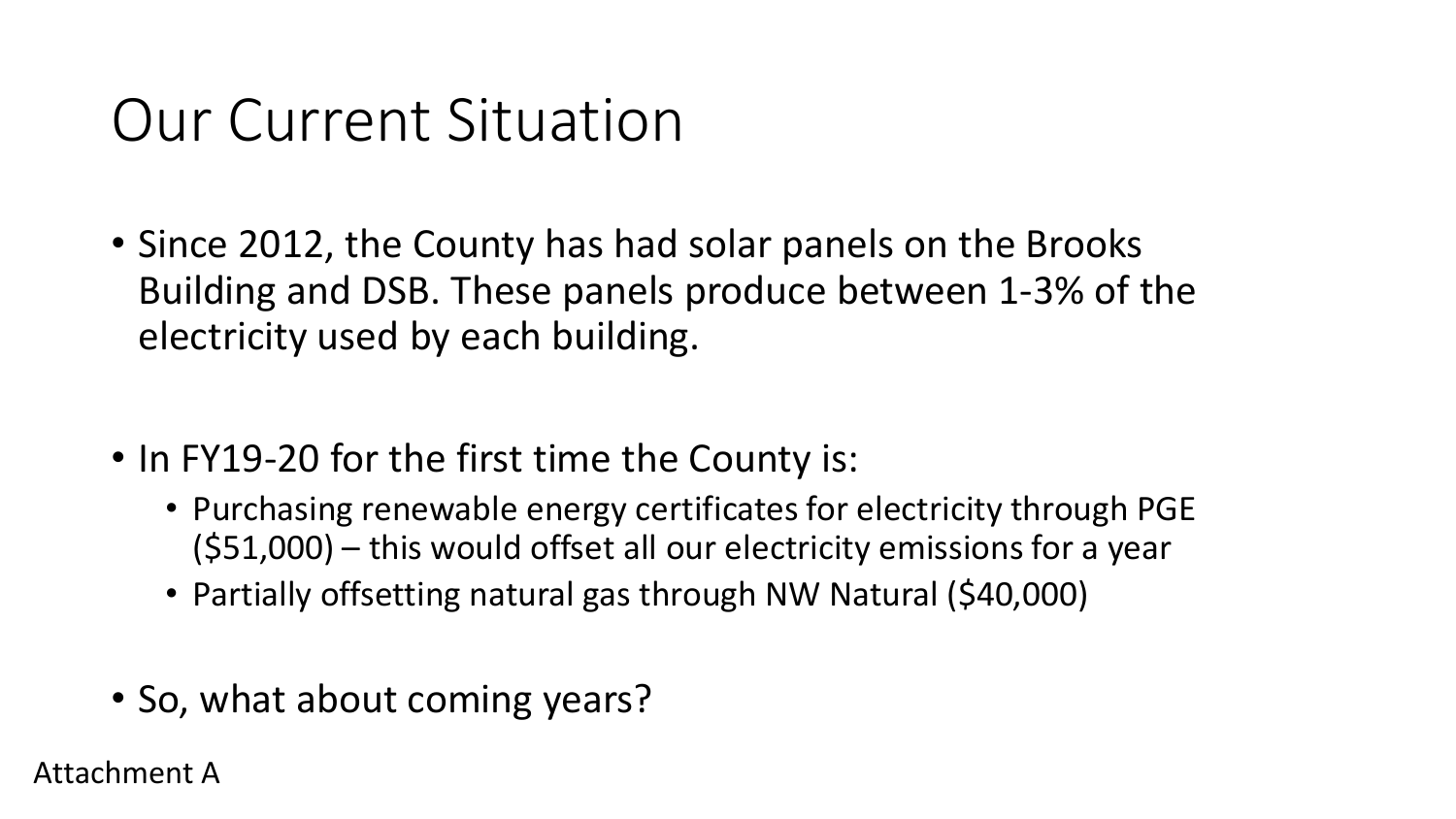### New Options are on the Horizon

Looking forward, new options for renewable electricity are both **less expensive** and **more beneficial** in shifting the electrical grid to renewable sources.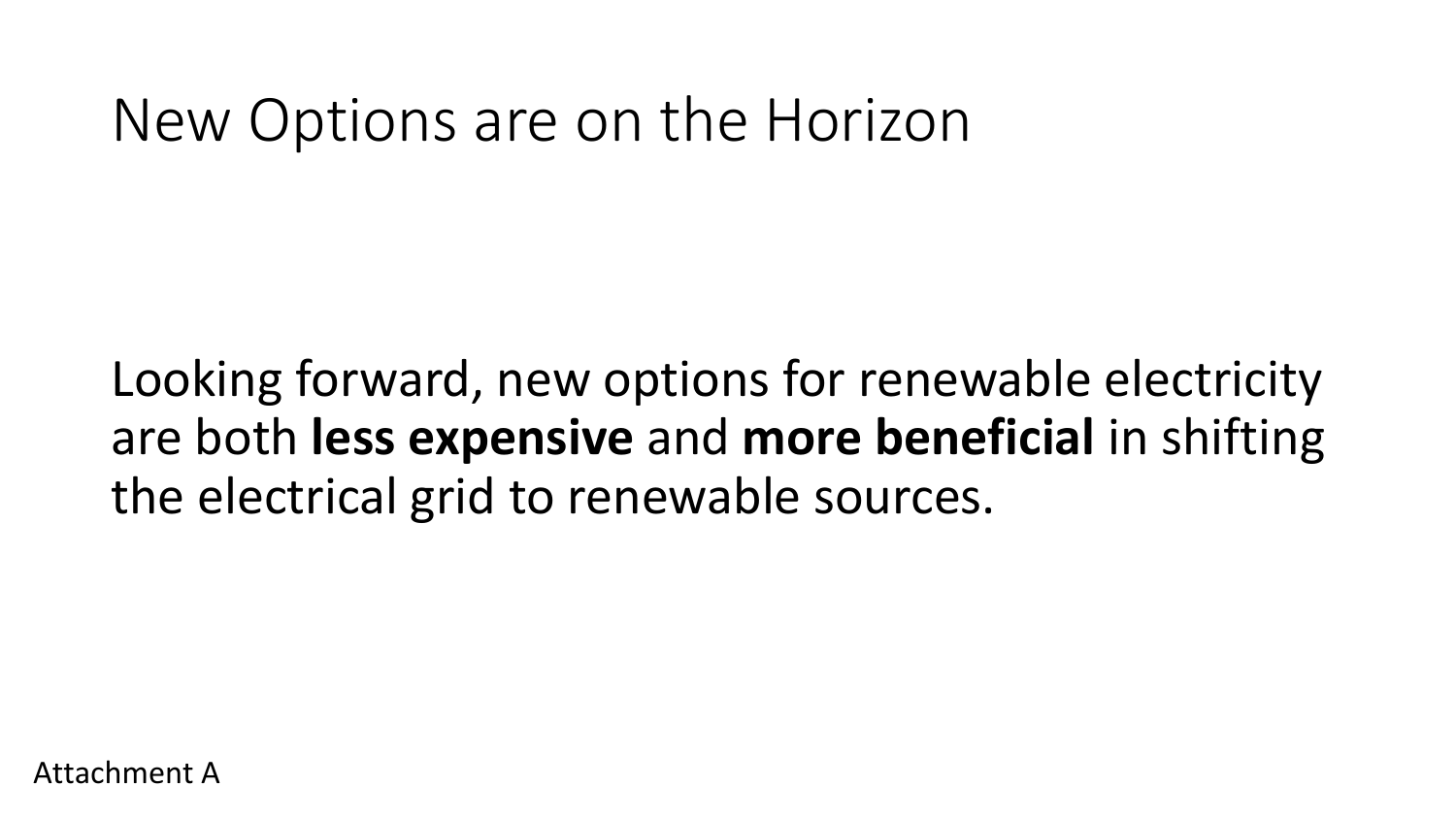## Options for Renewable Electricity

Portland General Electric offers several options for renewable energy attached to standard electricity bills:

- Community Solar (10-20 year commitment)
- Green Futures (10-15 year commitment)
- Renewable energy certificates Clean Wind (monthly program)

### Also, not discussed in detail today:

- On-site solar installations (something to plan for)
- 3rd Party Electricity Providers. Staff also reviewed opportunities to purchase grid renewable electricity from a third-party instead of PGE, but found these options would require a high level of ongoing staff time to administer.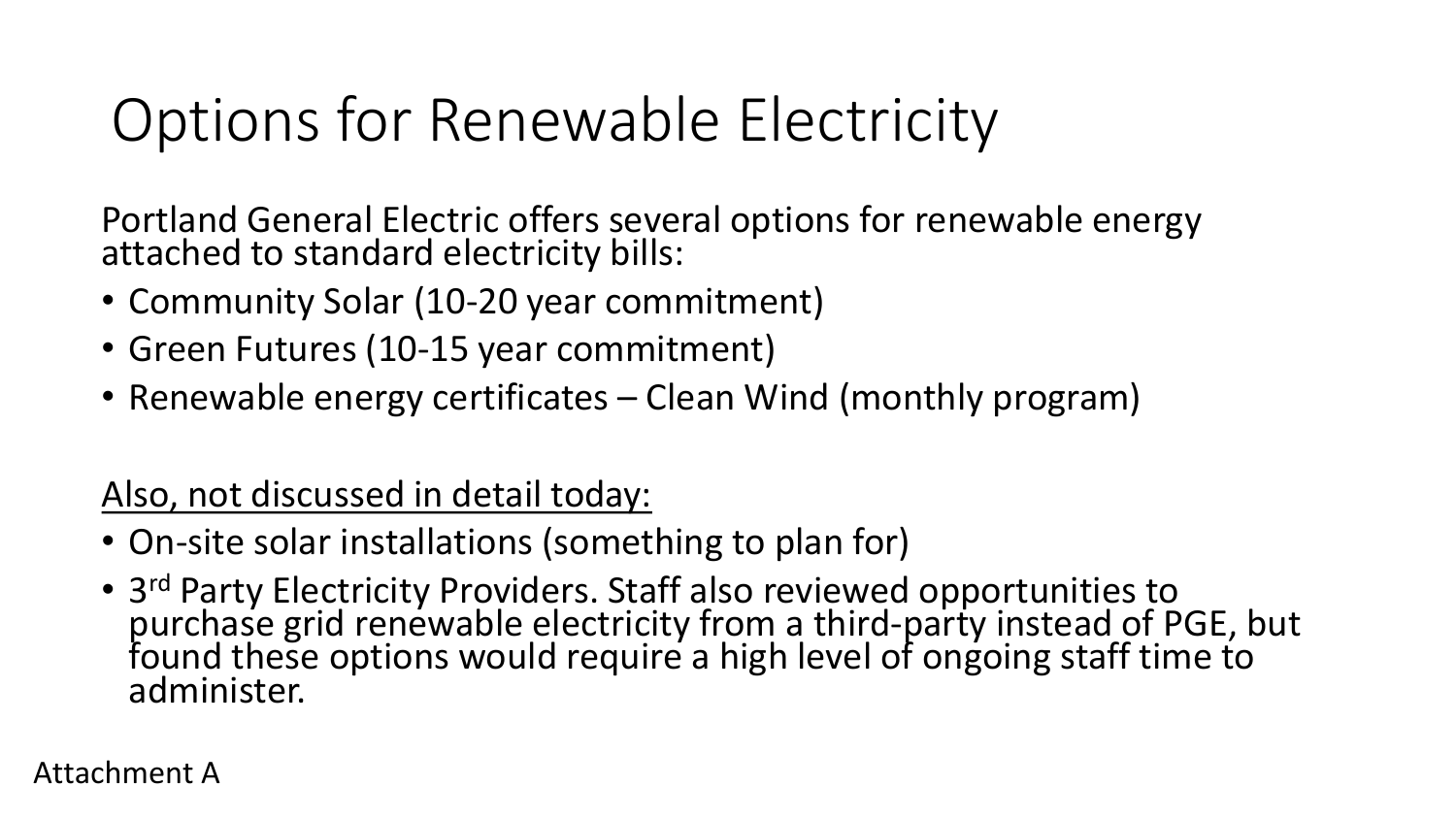### Community Solar – solar power generated locally or in PGE territory



### **Evaluation**

No Additional Cost Paid on existing electricity bills

Limited number of projects and capacity

Benefits/Attributes – enabling new local renewable energy, firm commitment to percent of project output

TIME SENSITIVE OPPORTUNITY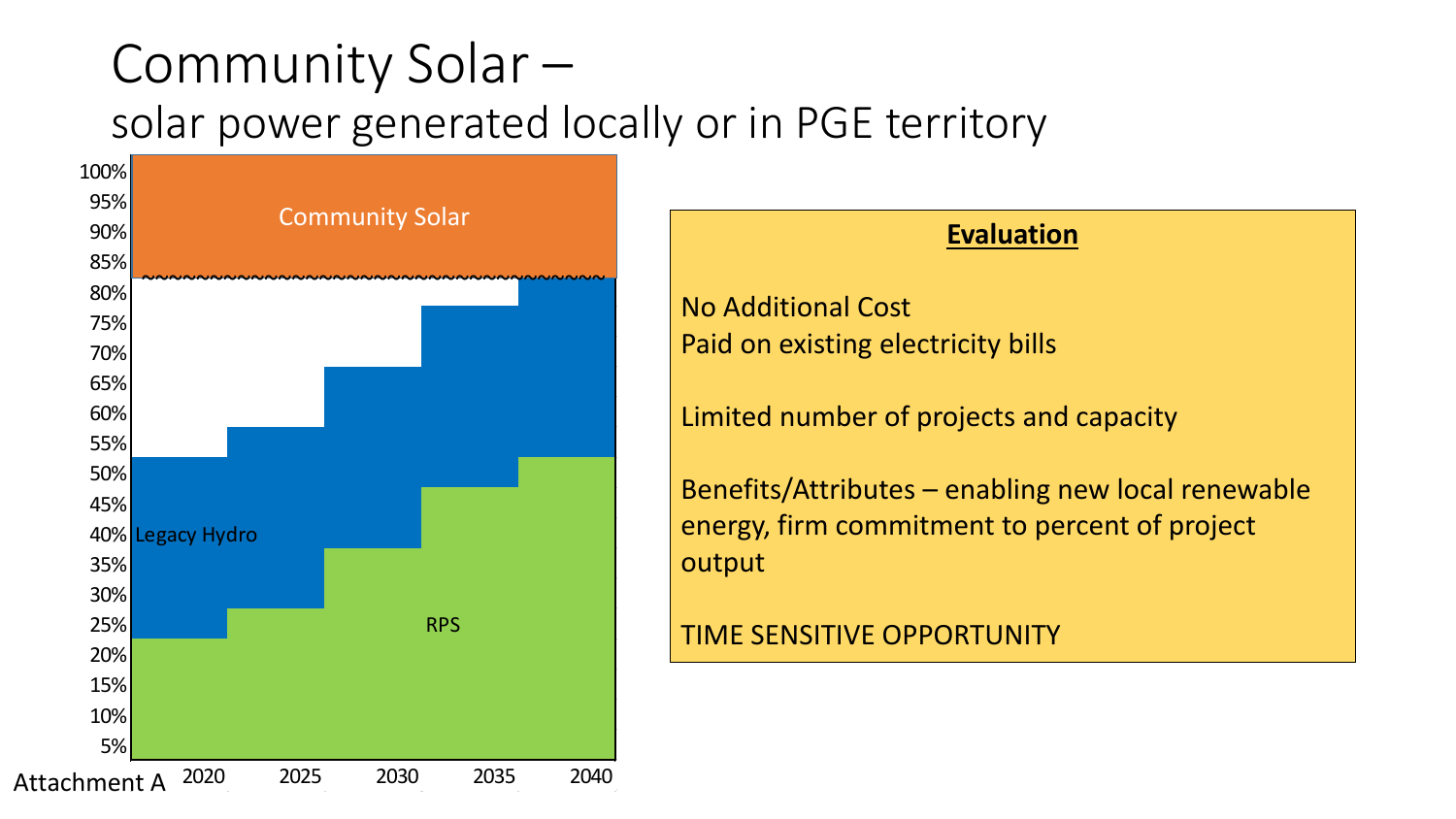### Green Futures – PGE's new solar power offering



### **Evaluation**

Additional Cost – \$1/mWh for 15, \$1.50/mWh for 10

Maximum Additional Cost (100% of current use) *10-year contract – \$50k/year [1.4% increase] 15-year contract – \$33k/year [0.9% increase]*

Administrative Burden – modest: single 10- or 15 year contract, two monthly bills

Benefits/Attributes – low cost per mWh, enabling new regional renewable energy, firm commitment to set kWh amount, regardless of changes in consumption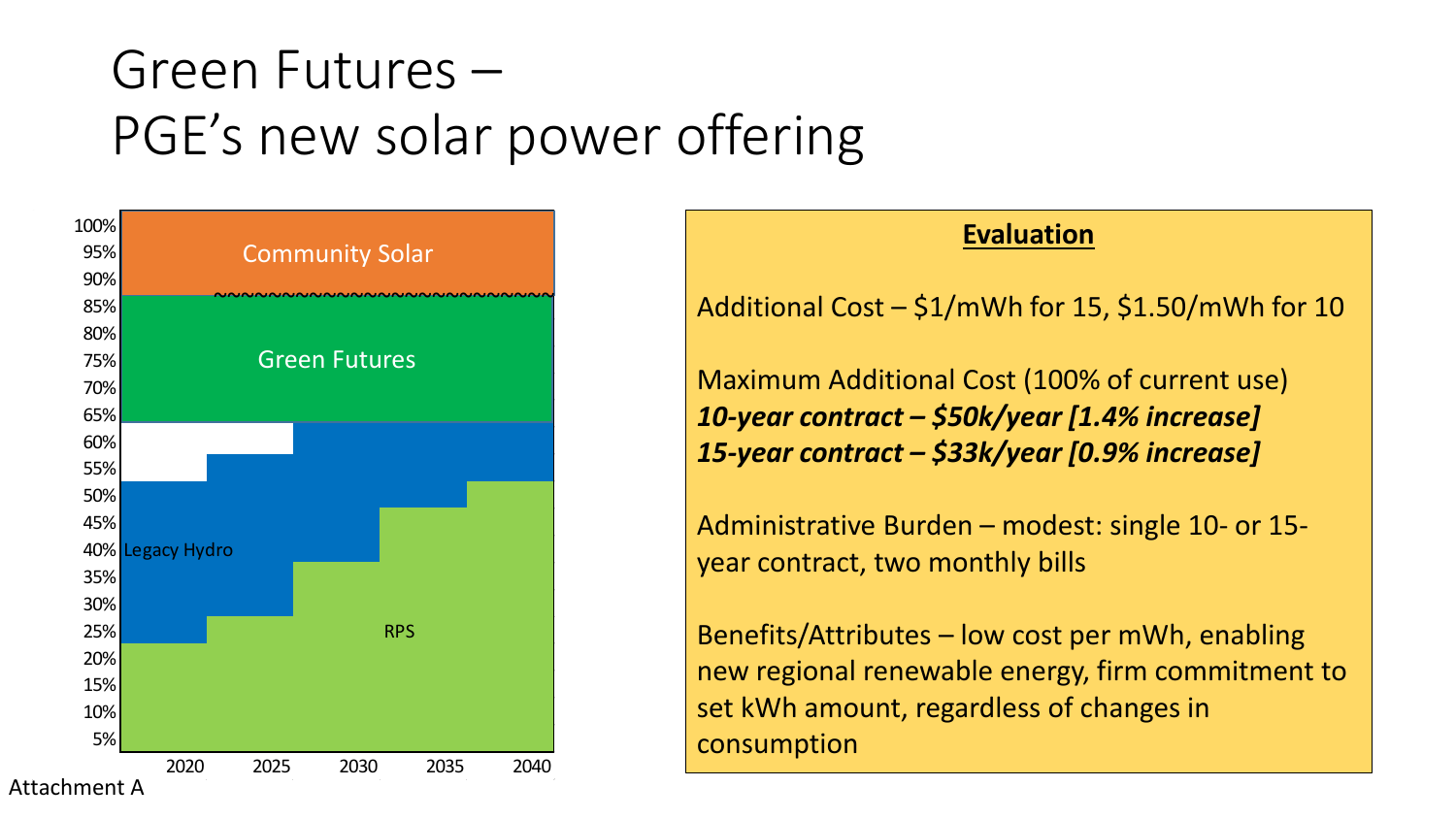### Renewable Energy Certificates

buying the renewable attributes associated with a renewable resource (e.g. PGE's "Clean Wind" program)



### **Evaluation**

Cost – 100% carbon free - \$3/mWh 2020-2025 – (50%) \$49k [1.4% increase] 2025-2030 – (43%) \$43k [1.2% increase] 2030-3035 – (35%) \$35k [1% increase] 3035-3040 – (25%) \$25k [0.7% increase] 3040 on – (20%) \$20k [0.6% increase]

Administrative Burden – minimal: payment of bills

Benefits/Attributes – highly flexible, no long-term commitment, no additionality, supports distant renewable facilities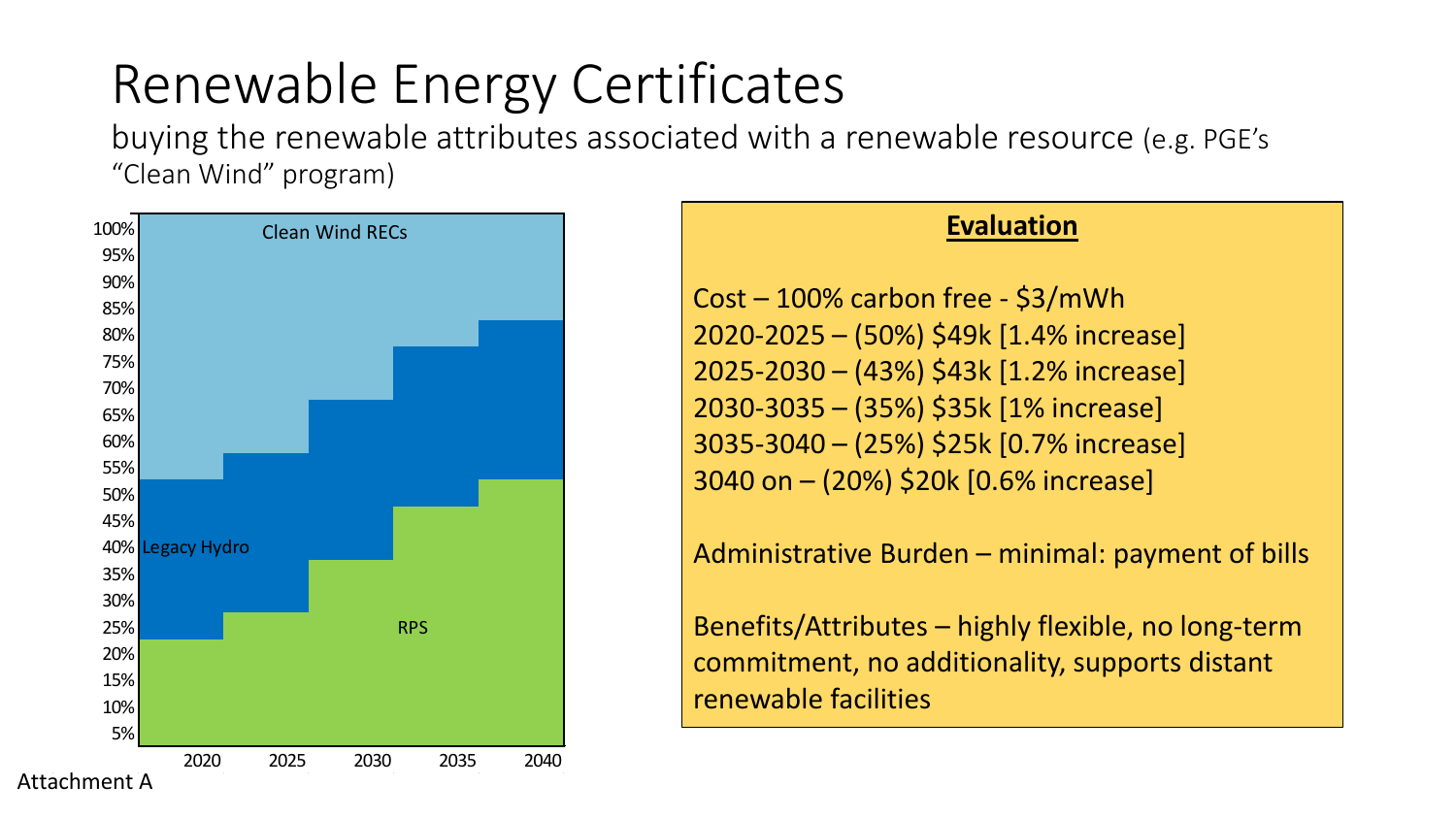## Is There a Role for More On-Site Solar?

- Yes, for new and existing buildings
- How much remains to be seen
- Creates net savings over life of a solar array—up front capital is the challenge
- Opportunities for battery backup, emergency operations
- County in the 'project developer' seat
	- cost, payback period, engineering and operations / maintenance
- Hypothetical: The \$230M courthouse project must earmark 1.5% for 'green energy technology'. If that \$3.45M were spent on a single solar array, it could generate 1.2 million kWh/year (3% of our annual operational electricity needs). (Assuming a capacity of capacity of 1,150 kW at \$3/w cost.) Attachment A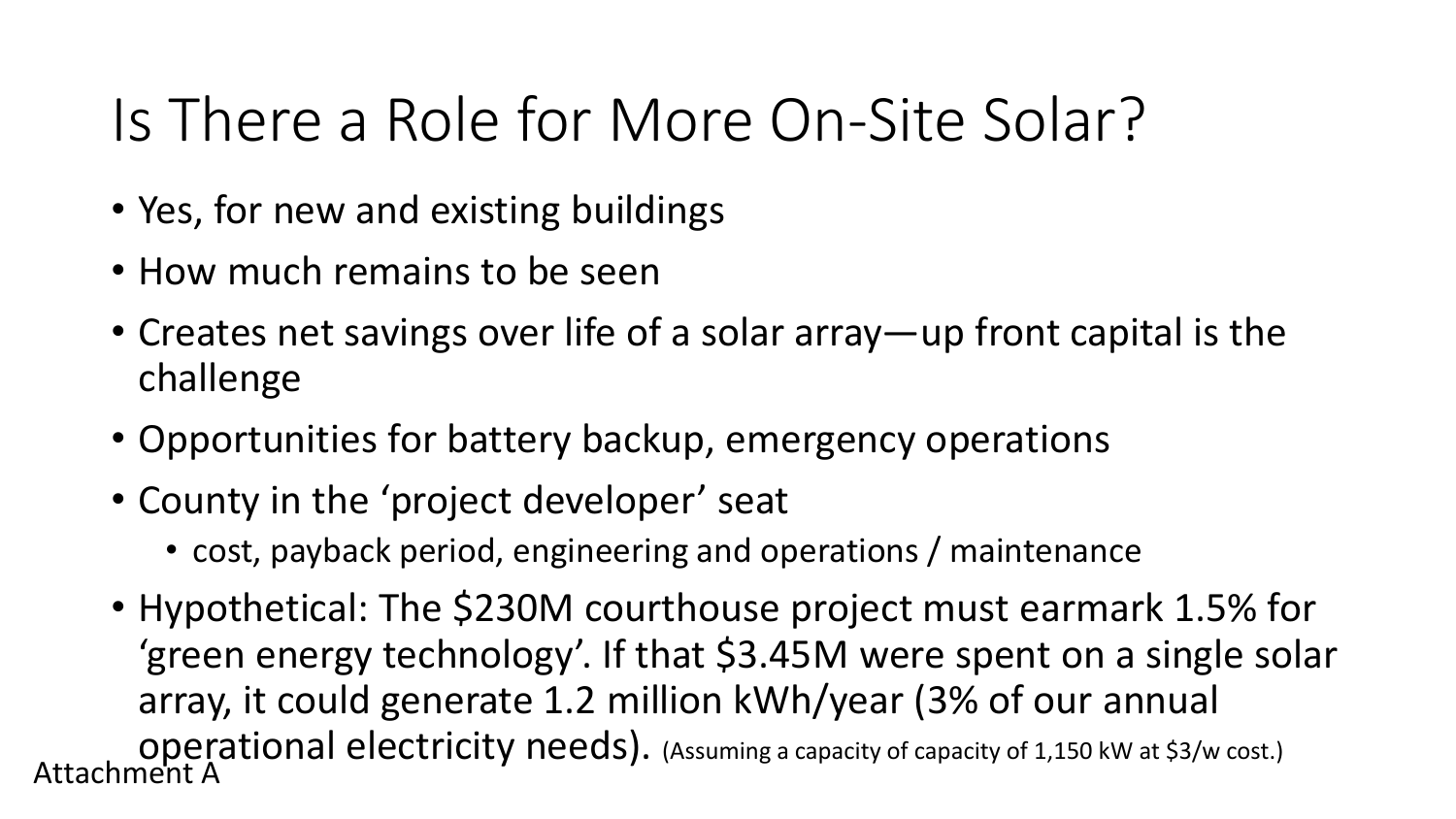## Summary of Options for Renewable Electricity

| Program                                          | <b>Evaluation</b>                                                                                                                                                                 |
|--------------------------------------------------|-----------------------------------------------------------------------------------------------------------------------------------------------------------------------------------|
| <b>Community Solar</b>                           | No additional cost. Time sensitive. Solar power<br>produced in Clackamas County and immediate region.                                                                             |
| <b>Green Futures</b>                             | \$1-1.50/mWh (approximately \$7k-11k for 30%). Limited<br>power available, but sufficient to meet 100% of usage.<br>Facility built after commitment. Power produced in<br>region. |
| <b>Clean Wind</b>                                | \$3/mWh (approximately \$40k for 50%). No limits on<br>availability. Flexibility with monthly contract. Power<br>produced nationally.                                             |
| <b>County-owned Solar</b><br><b>Attachment A</b> | TBD.                                                                                                                                                                              |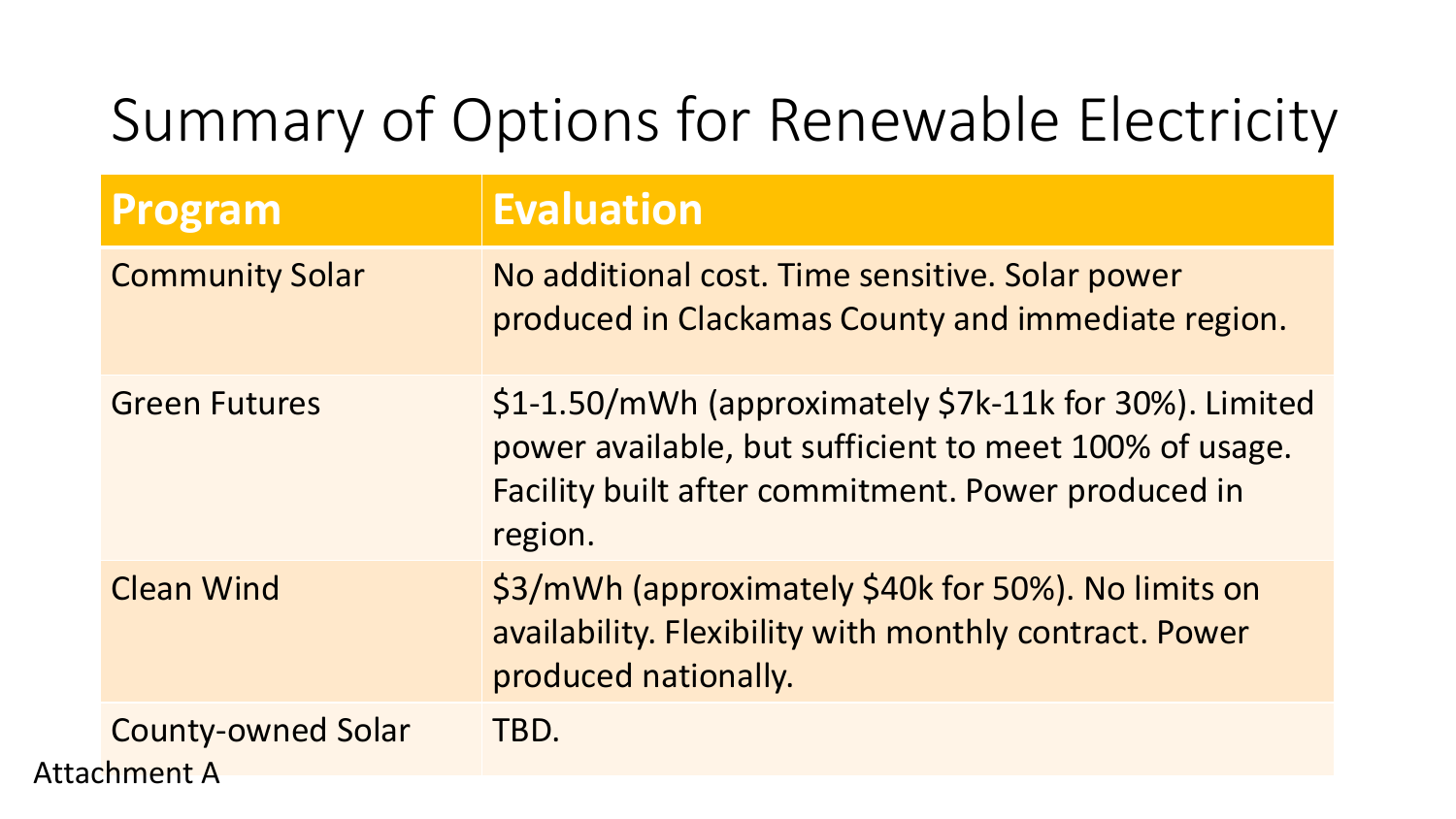## Outstanding Questions

- Precise costs and available amounts
- Precise timelines
- Should decisions about renewable electricity for WES, NCPRD, Housing Authority be handled separately?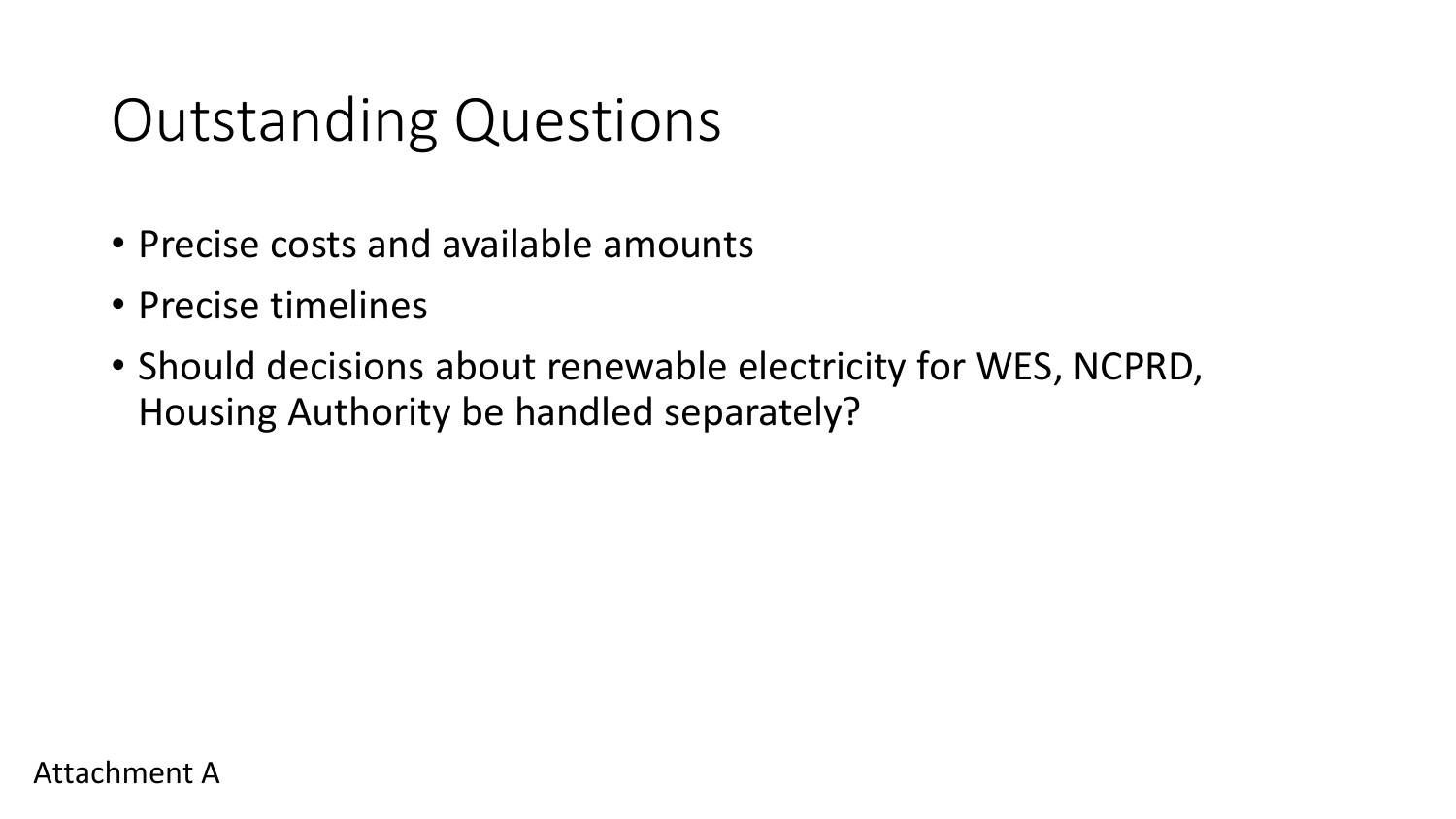## Potential Recommendation

If the County is motivated to…

- (a) shift towards carbon neutral operations,
- (b) support more clean energy on the grid in the County or in Oregon, and
- (c) make a durable renewable commitment

Then… pursue a multi-faceted approach:

- Subscribe to as much local Community Solar as possible
- Identify the amount of Green Futures solar that will bring us to 100% renewable energy by 10 or 15 years out
- Fill remaining gap over next 10-15 years with Renewable Energy Certificates
- Maintain space for cost-effective county-owned solar, while managing consumption through Strategic Energy Management.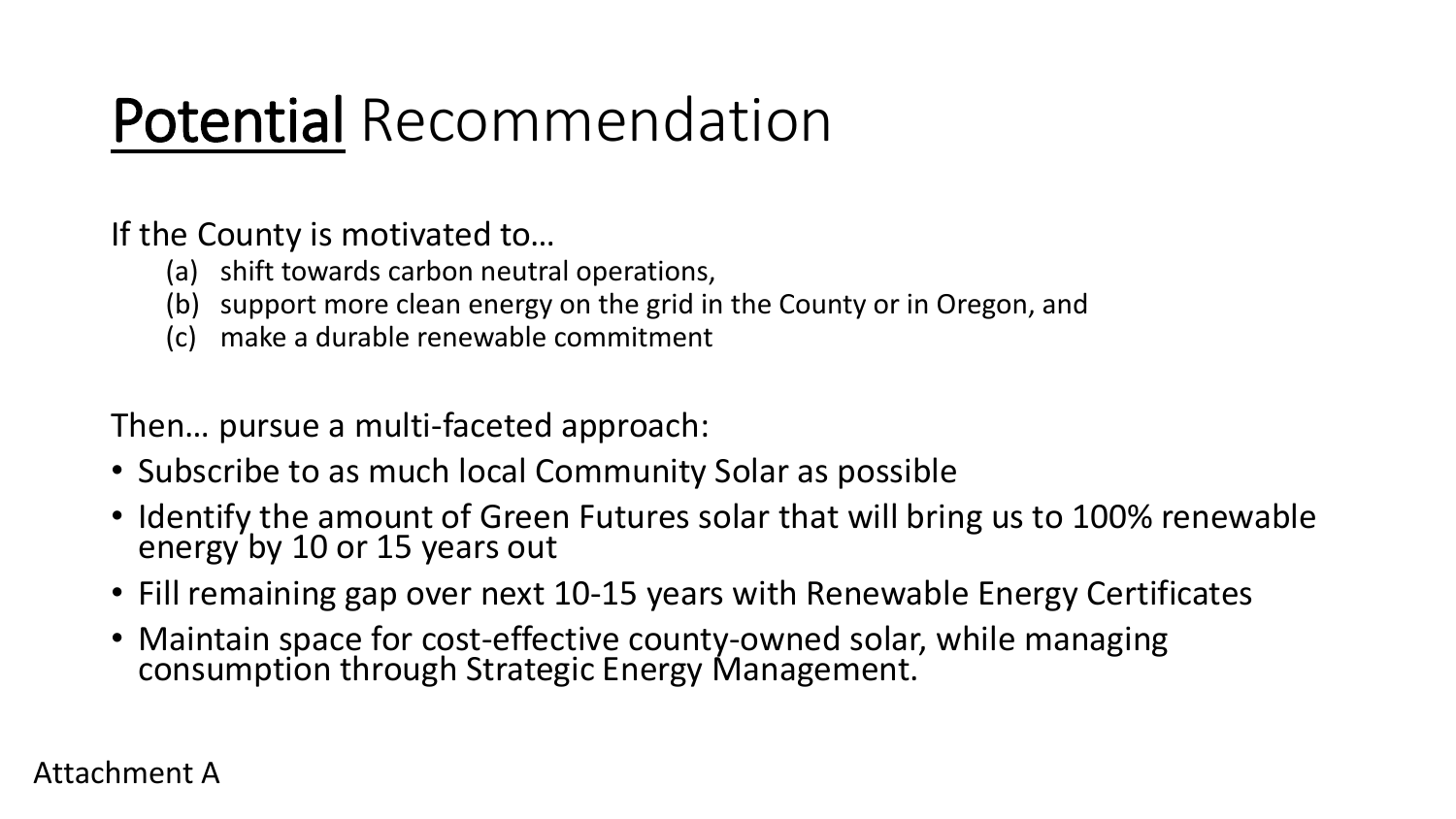## Fuels Used to Generate Electricity Consumed in Oregon (3-year average)



```
Biogas
```
- $Waste$
- Petroleum
- Other Biogenic
- Other Non-biogenic
- Landfill Gases
- $\blacksquare$  Others